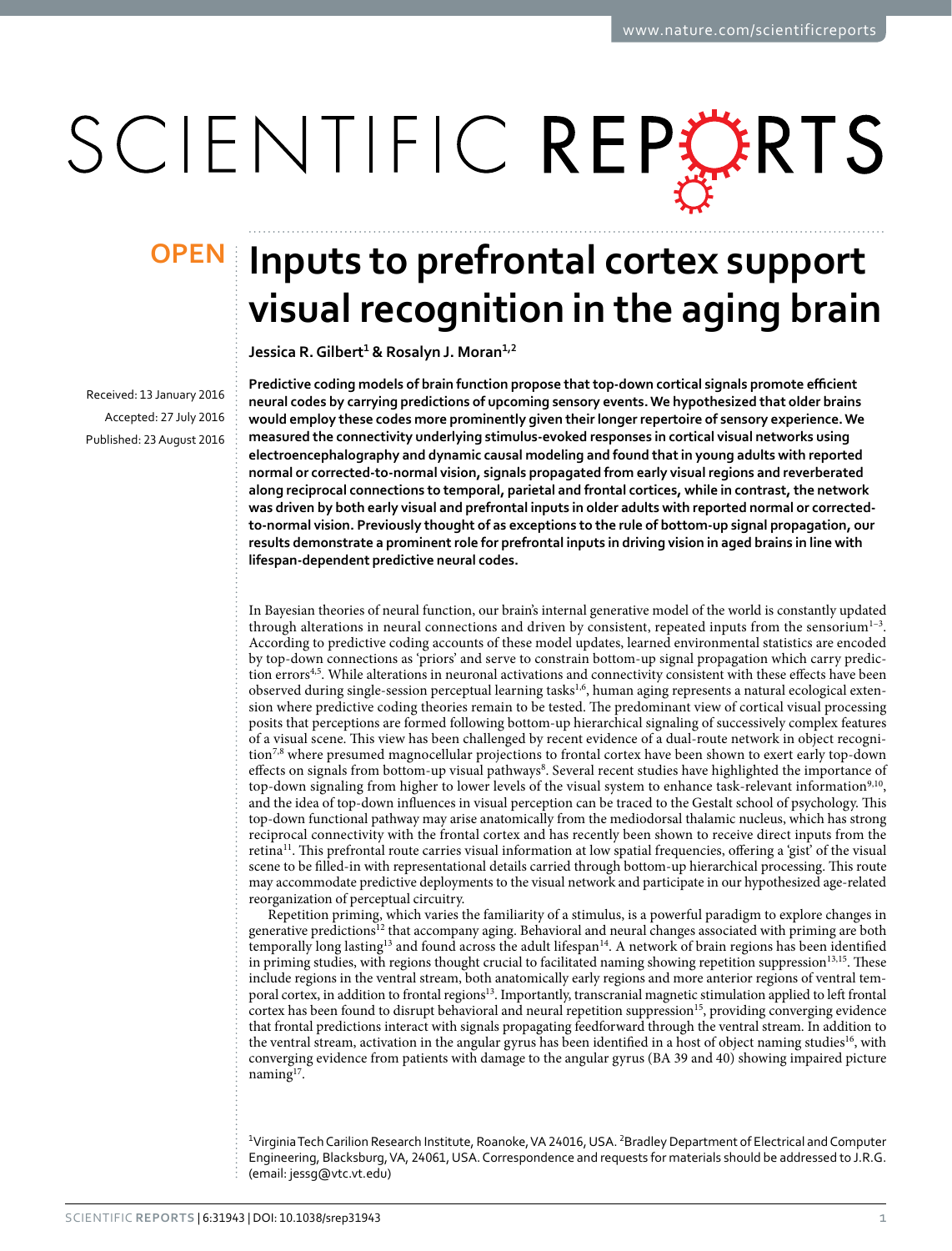a



<span id="page-1-0"></span>

Here, we used dynamic causal modeling (DCM) for electrophysiology<sup>18</sup> to explore changes in event-related feedforward and backward connections important for object naming during a repetition-priming paradigm[19.](#page-7-16) DCM provides a biophysical model of currents produced by interacting brain regions that are then matched to measured signals. The canonical microcircuit (CMC) model, which we use here, includes four distinct cell layer contributions to measured signals, allowing for more precise estimates of feedforward and backward connections<sup>5</sup> and how these change as a function of age. The CMC includes excitatory and inhibitory connection parameters from superficial pyramidal cells, spiny stellate cells, deep pyramidal cells, and inhibitory interneurons. The model was developed to test predictive codes<sup>[5](#page-7-2)</sup>, where bottom-up connections from superficial pyramidal cells could encode and carry prediction errors to spiny stellate cells and deep pyramidal cells in a feedforward manner up the cortical hierarchy, while deep pyramidal cells could carry top-down predictions in a feedback manner to both superficial pyramidal cells and inhibitory interneurons at hierarchically lower levels. This architecture was designed for modeling predictive coding within cortical hierarchies, as estimates of forward and backward signaling are provided. We predicted that advanced age was accompanied by a greater reliance on top-down predictions that serve to explain away feedforward prediction error signals propagating from early sensory cortices<sup>12</sup>.

#### **Results**

We used a repetition-priming paradigm in tandem with DCM to measure changes in frontal cortex predictions, instantiated by feedback connections, as a function of aging. High-density electroencephalographic (EEG) recordings were acquired during the task from 23 younger and 21 older healthy participants. Behaviorally, both younger and older participants demonstrated facilitated naming for repeated compared with novel pictures, with younger participants exhibiting significantly faster naming speed than older participants [\(Fig. 1a](#page-1-0)). Importantly, we found no differences in the amount of priming (measured by Novel RT – Repeated RT) demonstrated by younger and older participants. We also measured explicit recognition memory performance separately by presenting participants with 50 novel and 50 repeated items and asking them to make old/new judgments. Behaviorally, both younger (recognition accuracy: 80.5 +/− 2.7) and older (recognition accuracy: 74.6 +/− 2.1) participants showed greater than chance recognition of previously seen items, with no significant differences between groups (students two-tailed  $t$  test  $p = 0.09$ ), though there was a trend to significance. These behavioral findings, of recognition performance better than chance, suggest that older and younger subjects both saw and encoded the picture items as required for the priming analysis.

To infer the active sources or generators of the EEG, we used a multiple sparse priors routine and identified significant group-level activations in both the younger and older cohort consistent with previous reports on priming[13–15](#page-7-10) [\(Fig. 1b](#page-1-0)). The network included early visual cortex, anterior ventral temporal cortex, angular gyrus, and inferior frontal cortex. These four regions bilaterally were the focus of subsequent DCM analyses, due to their principle role in object naming and repetition priming.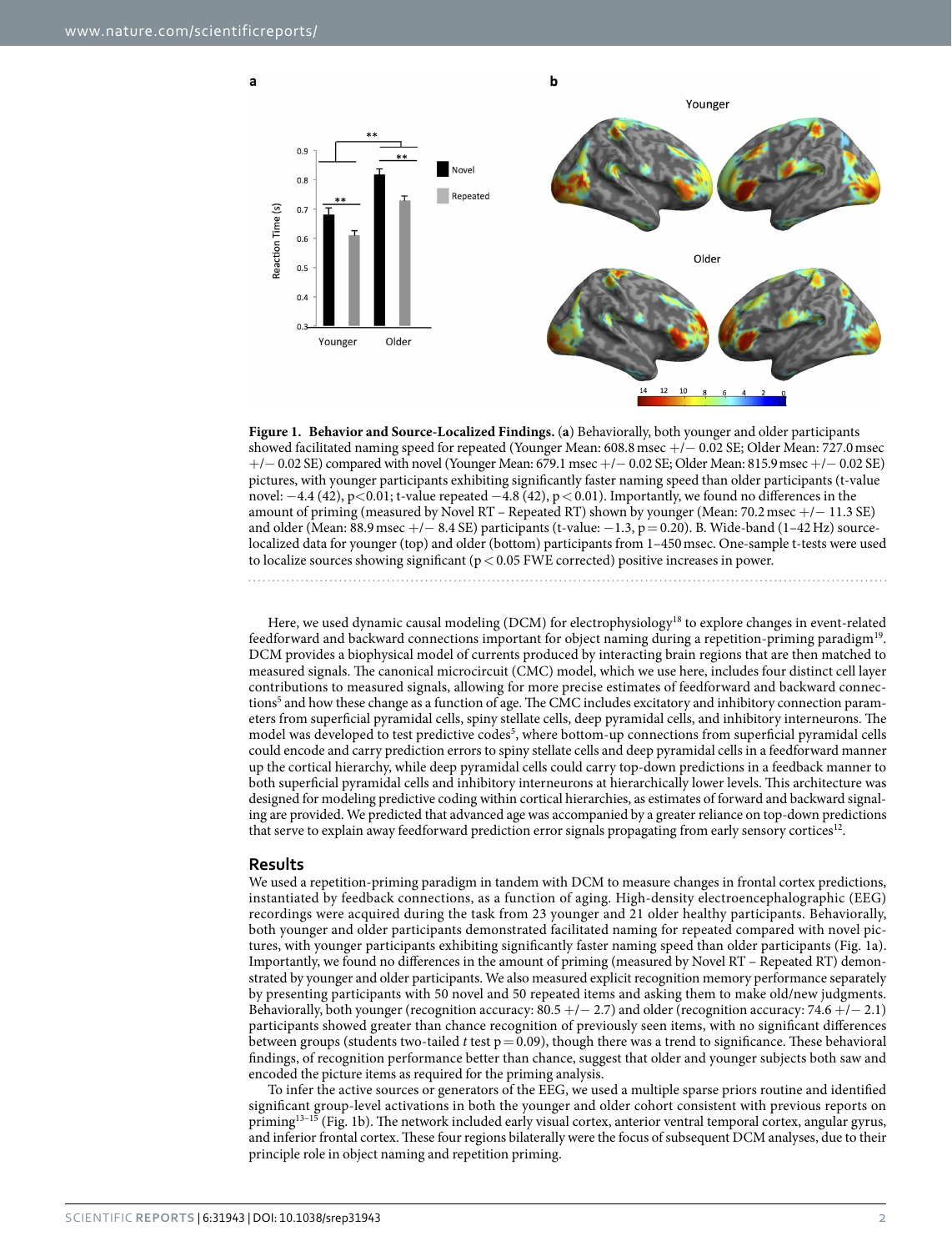Ĭ.

ł



<span id="page-2-0"></span>**Figure 2. Model Comparison: Younger and Older Participants.** (**a**) Time-series data were extracted bilaterally from four regions of interest: early visual cortex, anterior ventral temporal cortex, angular gyrus, and inferior frontal gyrus. Three models were constructed using the canonical microcircuit model in dynamic causal modeling. Model 1 included input to early visual cortex (EV), with reciprocal connections to the angular gyrus (AG) and anterior ventral temporal regions (aVT), which in turn shared reciprocal connections with the inferior frontal gyrus source (IFG). Model 2 included input to early visual cortex and inferior frontal gyrus. Model 3 included input to early visual cortex and a direct feedforward connection from early visual cortex to frontal cortex. These models were separated into 2 families defined by whether the model included traditional, bottom-up processing (model 1) or a fast, predictive signal to frontal cortex (models 2 and 3). (**b**) Family-level random-effects Bayesian model selection was used to compare model evidence for younger and older participants separately. Younger participants favored a bottom-up, hierarchical model with inputs to early visual cortex (family 1 exceedance probability: 0.526), while older participants overwhelmingly favored a model that included a fast, predictive signal to frontal cortex (family 2 exceedance probability: 0.883). To determine whether top-down predictions project directly to frontal cortex from thalamus, Model 2 was compared with Model 3 for both younger and older participants. Random-effects Bayesian model selection overwhelmingly favored Model 2 to Model 3 in older participants (Model 2 exceedance probability: 0.811), but Model 3 in younger participants (Model 3 exceedance probability: 0.997). (**c**) Pairwise linear correlation identified a significant ( $r=-0.39$ ,  $p<0.05$ ) negative correlation between the strength of the input volley to left inferior frontal gyrus and naming speed for older participants.

While activation patterns for novel and repeated pictures within this cortical network have been studied extensively, little research has explored the role of the frontal cortex as the principle source of feedback predictions accompanying aging. We thus constructed three plausible models to account for the patterns of activity recorded at these 8 sources in our paradigm ([Fig. 2a\)](#page-2-0). All models included feedforward connections from early visual cortex to both anterior ventral temporal cortex and the angular gyrus. Both the anterior ventral temporal cortex and angular gyrus then provided feedforward connections to the inferior frontal gyrus. Backward connections ensured recurrent extrinsic connections between these same regions. The models differed in terms of the driving input which represents subcortical volleys timed at stimulus onset and initiates signal propagation throughout the network<sup>18</sup>. The models also differed as to whether frontal cortex provided fast feedback projections to signals propagating feedforward along the cortical hierarchy. Therefore, the models were allocated to two separate families [\(Fig. 2a](#page-2-0)), and family-level inference was used to test for this characteristic of interest between our two participant groups<sup>20</sup>. In family 1, input to the model entered early visual cortex, allowing signals to propagate forward to the angular gyrus and ventral temporal cortex, continuing on to frontal cortex ([Fig. 2a\)](#page-2-0). This model can be thought of as a traditional, bottom-up processing hierarchy. In family 2, two alternative models, models 2 and 3, accounted for predictive signaling from frontal cortex ([Fig. 2a\)](#page-2-0). In model 2, inputs entered both early visual cortex and frontal cortex directly. In model 3, inputs entered early visual cortex, and a direct feedforward connection from early visual cortex to frontal cortex allowed for signals to reach frontal cortex to provide top-down prediction signaling [\(Fig. 2a\)](#page-2-0). We fit the DCMs to stimulus-evoked data over 1–450msec peristimulus time. Using family-level random-effects Bayesian model selection (BMS), we compared which family had the best explanatory power within the younger and older cohorts separately. We found that family 1, with driving input to early visual cortex and a traditional bottom-up signaling hierarchy, showed the greatest family-level evidence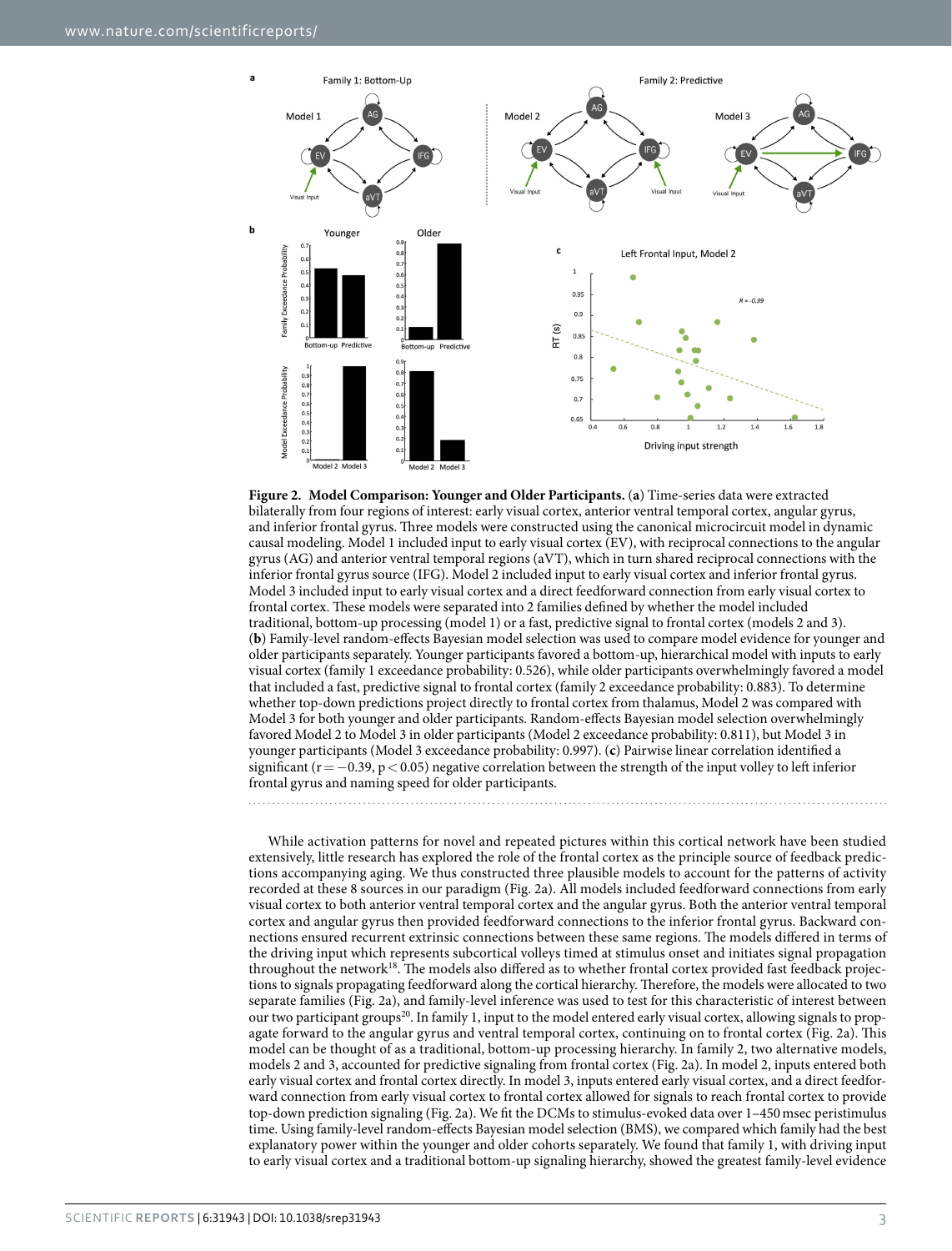

<span id="page-3-0"></span>**Figure 3. Model Fits and Frontal Evoked Activity.** (**a**) Example DCM model fits for the 8 extracted time series for a single younger (left; fit =  $0.98$ ) and older (right; fit =  $0.95$ ) participant. For each, the left panel represents the evoked activity for each extracted time series, while the right panel is the optimized DCM-based fit. Responses to novel pictures are shown in the top panel and repeated pictures are shown in the bottom panel. The model effectively captured the dynamic properties of each extracted time series for both trial types in both the young and older cohorts. (**b**) Evoked activity in inferior frontal gyrus demonstrated a significantly larger amplitude and earlier response for older (green lines) compared with younger participants (red lines) for both novel and repeated images. Illustrated is the group mean and s.e.m.

for the younger participants (family 1 exceedance probability: 0.526), while family 2, which included fast predictive codes within frontal cortex, showed the greatest model evidence for older participants (family 2 exceedance probability: 0.883) [\(Fig. 2b\)](#page-2-0).

To further explore the origin of this prefrontal driving input in our older cohort we examined which of the two predictive models that included early frontal cortex activity (models 2 and 3) provided the greatest explanatory power in our older cohort. Random-effects BMS was used to compare models 2 and 3 directly for our older participants. Model evidence strongly favored model 2 (model 2 exceedance probability: 0.811) ([Fig. 3b\)](#page-3-0), suggesting a direct subcortical route of visual inputs, which may result from projections from the mediodorsal nucleus of the thalamus[7,](#page-7-4)[11.](#page-7-8) A similar analysis was computed for younger participants, since the family level inference showed positive though not strong evidence in favor of family 1. This comparison of model 2 and 3 for our younger participants identified model 3 as providing the greatest explanatory power (model 3 exceedance probability: 0.997), consistent with a visual cortical initiation of network dynamics. In order to further validate the functional role of the direct frontal pathway in our older cohort, we sought to establish a behavioral correlation. We thus determined whether the strength of the modeled subcortical input volley to frontal cortex influenced reaction times in older participants. We found a significant negative correlation between input strength and reaction time, with older participants having a stronger input volley exhibiting faster naming speed ([Fig. 3c\)](#page-3-0). In both groups, our models accurately recapitulated the recorded brain dynamics observed in individuals [\(Fig. 3a\)](#page-3-0). Also, these model evidences were consistent with observable temporal dynamics of evoked activity in frontal cortex, which showed an earlier and higher amplitude response for older compared with younger participants ([Fig. 3b](#page-3-0)).

Having identified a shift from the classical feedforward-initiated processing to top-down driven visual recognition in older adults, we then examined the nature of predictive codes encoded in extrinsic and intrinsic connections throughout the ventral stream for both younger and older participants. Predictive coding posits that top-down predictions, carried via deep pyramidal cells, serve to explain away prediction errors carried feedforward from earlier regions in the cortical hierarchy via superficial pyramidal cells. One elaborated predictive coding scheme proposed for cortical cell assemblies known as the Free Energy Principle<sup>[12](#page-7-9)</sup> additionally proposes that the size of forward prediction errors are modulated by their precision (the certainty of the prediction) and has been shown to map to the gain or ensemble synchronicity of superficial pyramidal cells<sup>21</sup>. The CMC model includes feedforward connections from superficial pyramidal cells to both spiny stellate cells and deep pyramidal cells, backward connections from deep pyramidal cells to both inhibitory interneurons and superficial pyramidal cells ([Fig. 4a](#page-4-0)), as well as an intrinsic gain parameter which may control precision-weighting on error signals. Using this architecture, we tested whether repeated items induced extrinsic and intrinsic changes in neural connectivity commensurate with greater predictability. We particularly focused on the ventral visual stream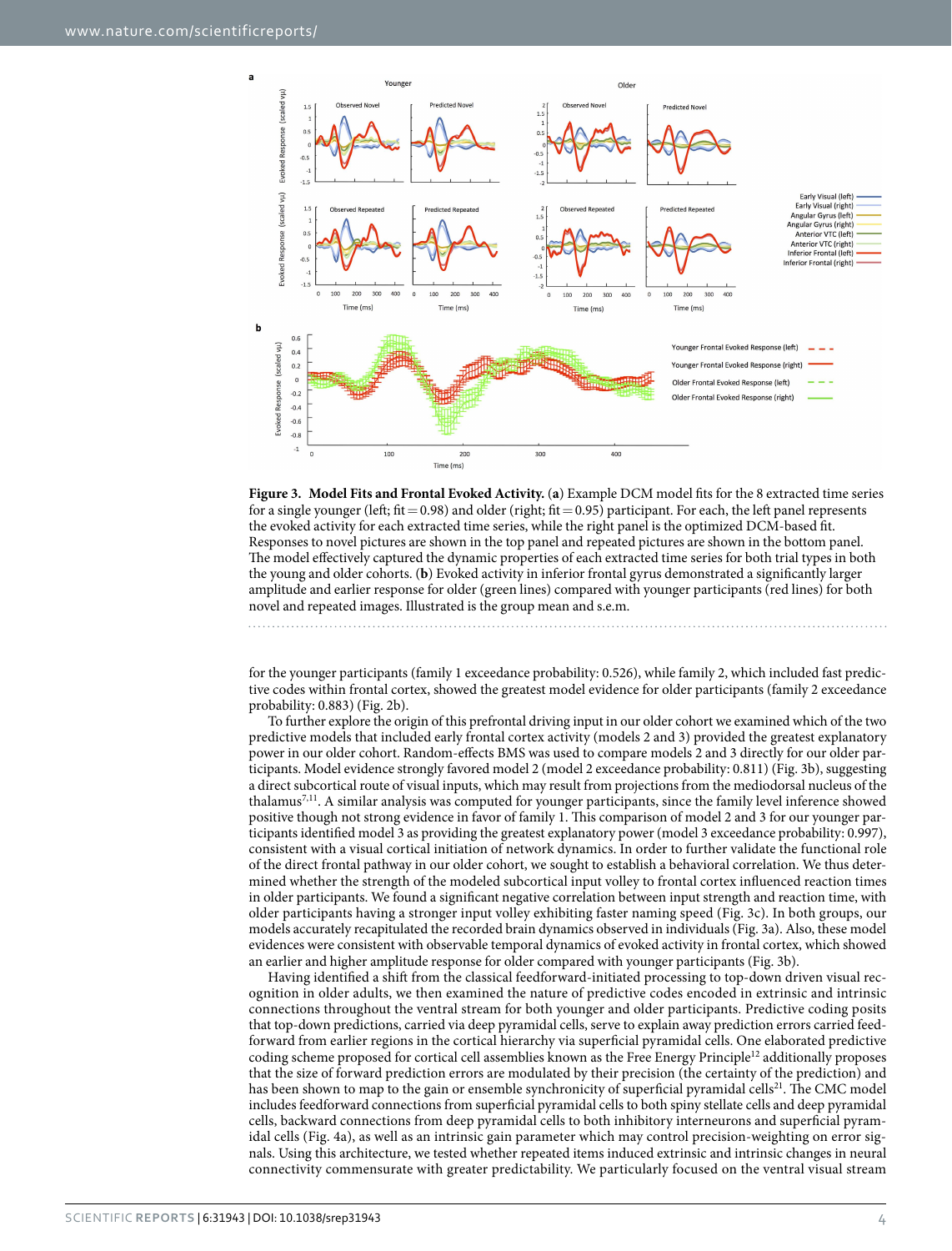

Spiny Stellate Cell Population (SS)

<span id="page-4-0"></span>**Figure 4. Predictive Codes in Ventral Visual Sources.** (**a**) The canonical microcircuit model in DCM includes four distinct cell layers: superficial pyramidal cells, spiny stellates, inhibitory interneurons, and deep pyramidal cells. Superficial pyramidal cells carry feedforward prediction errors to both spiny stellate cells and deep pyramidal cells. Deep pyramidal cells carry feedback predictions to both superficial pyramidal cells and inhibitory interneurons. Gain is carried via the self connection (denoted here with a red, arrowed line) on superficial pyramidal cells. (**b**) We examined predictive codes (hypothesized to be greater for repeated compared to novel stimuli) for all ventral stream connections from early visual cortex to inferior frontal gyrus by harvesting the parameters encoding trial differences from the winning optimized DCMs. One-sample t-tests were computed to determine task modulations that were significantly different from zero, corrected for multiple comparisons. For older participants, predictive codes were carried in the strength of forward connections (weaker connections for repeated items) between early visual and anterior ventral temporal cortex (SPY to SS Novel Mean=1.21 +/− 0.39 SD, SPY to SS Repeated Mean=0.99 +/− 0.32; SPY to DPY Novel Mean=0.81 +/− 0.33, SPY to DPY Repeated Mean=0.67 +/− 0.28). For younger participants, predictive codes were carried in the gain of the self-connection on anterior ventral temporal cortex (Gain Novel=1.16 +/− 0.27 SD, Gain Repeated=0.98 +/− 0.43). (**c**) Behaviorally, aging was accompanied by a slowing in naming speed overall. We examined whether this slowing was reflected in conduction speed for forward, backward, or selfconnections by harvesting the delay parameters from the winning optimized DCMs. All forward, backward, and self-connection conduction delays were averaged and then two-sample t-tests were computed between younger and older participants. We found significant  $(p < 0.01)$  slowing in forward connection conduction speed for older (Mean=9.18 +/− 1.04msec) compared with younger (Mean=7.98 +/− 0.64msec) participants.

connecting early visual regions to the inferior frontal gyrus, as the ventral stream has been shown to demonstrate repetition-suppression in traditional priming studies[13–15](#page-7-10) ([Fig. 4b](#page-4-0)). Using the data-optimized parameter estimates for younger and older participants separately, we found evidence of reduced prediction error signaling for repeated compared with novel pictures in the ventral stream. Interestingly these effects comprised a reduction in forward connection strength from early visual cortex to the anterior ventral temporal cortex for older participants ([Fig. 4b\)](#page-4-0) while for younger participants, we found a reduction in the gain (i.e., decreased precision) of superficial pyramidal cells in anterior ventral temporal cortex for repeated compared to novel pictures [\(Fig. 4b\)](#page-4-0). These findings are both commensurate with predictive coding under the Free Energy hypothesis where in older adults error propagation is reduced in early extrinsic pathways for predictable stimuli while for younger adults error propagation is reduced once the signal reaches the anterior temporal lobe.

Behaviorally, aging was accompanied by a slowing in naming speed for all items compared with younger participants. We were curious whether this overall slowing was evidenced by our model parameters and in particular whether it reflected a slowing of conduction velocity throughout the network generally. We tested the optimized conduction delay parameters<sup>[19](#page-7-16)</sup> in both feedforward and backward connections and found that within our modeled network a significant increase in conduction delays was present in the forward connections, for older compared to younger participants [\(Fig. 4c\)](#page-4-0).

#### **Discussion**

Aging is accompanied by profound changes in cognition with studies demonstrating changes in sensory perceptio[n22](#page-7-19)[,23](#page-7-20) learning[24](#page-7-21) and memory[25](#page-8-0) as well as reduced working and episodic memory performanc[e26.](#page-8-1) While age-related changes in functional brain connectivity have been previously reported for the brain at rest<sup>[27](#page-8-2),28</sup>, our approach offers an assessment of the selective behavioral recruitment of active brain pathways. We were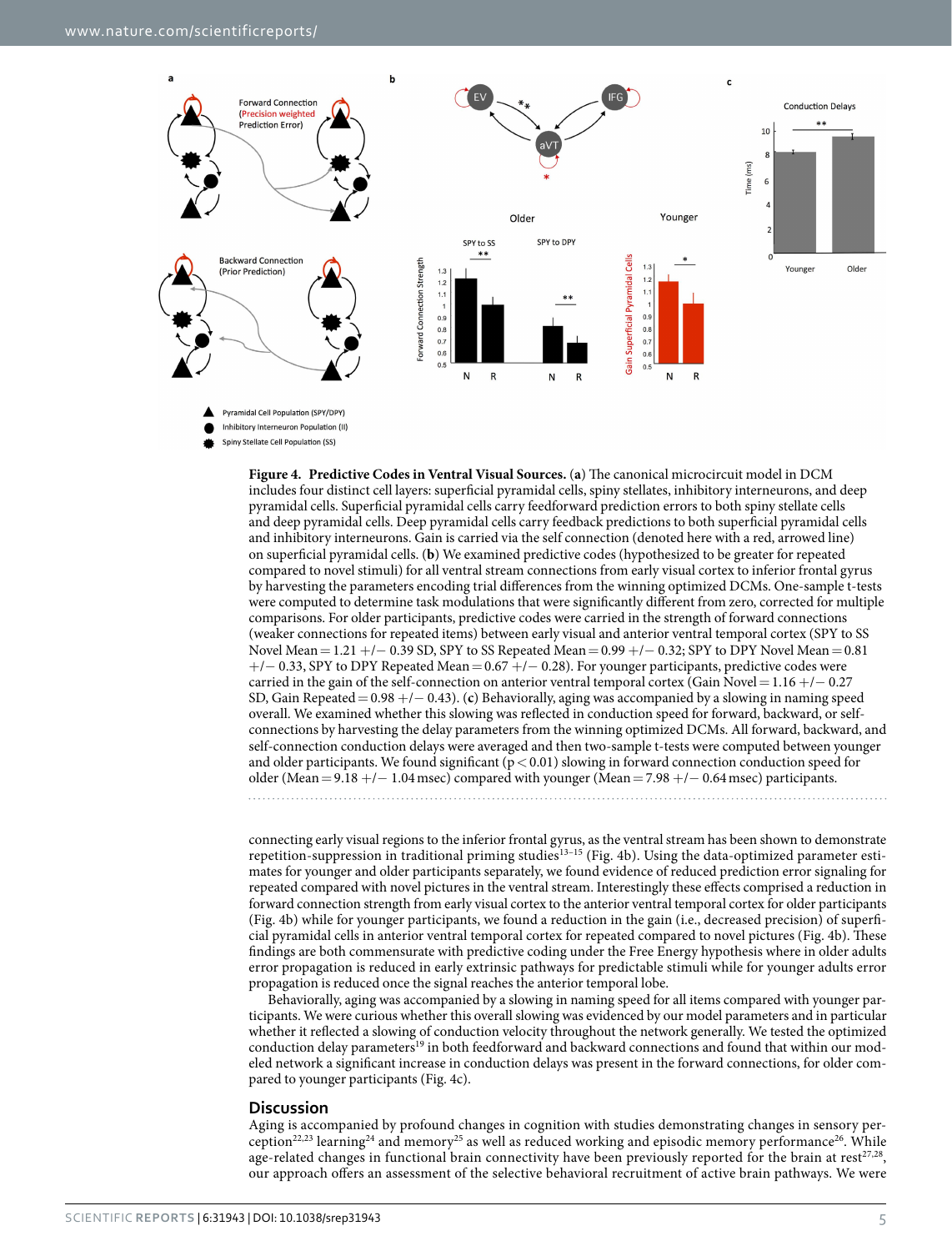particularly interested in whether connections associated with predictive codes were differentially recruited by older adults, suggesting that improvements in internal generative models or stronger predictions about incoming sensory information accompany aging<sup>24</sup>. Our analysis was motivated by the confluence of findings of a posterior-anterior shift in brain activity with age<sup>29</sup>, as well as mounting functional evidence for predictive codes in the neural activity associated with visual perception<sup>[3](#page-7-22),6</sup>. A natural consequence of aging, which we assume amounts to a larger aggregate of visual inputs and repeated visual inputs, could result in hierarchical reorganization of perceptual network connectivity. In particular, we hypothesized that older individuals may exhibit increased recruitment of top-down signals. Our findings support this hypothesis and crucially point to a functional pathway that can readily facilitate this effect. We found that electrophysiological signals recorded from older participants were better accounted for by a cortical model of repeated visual object naming that included input to both early visual cortex and inferior frontal gyrus, while data from younger participants favored a model that included only early visual inputs.

While traditional models of object recognition suggest that object processing involves bottom-up signals that project feedforward along the ventral stream, more recent theories suggest that object recognition involves both bottom-up and top-down signaling<sup>[7,](#page-7-4)[8](#page-7-5)</sup>. According to one view, these bottom-up and top-down signals could be mediated via different subcortical white matter pathways or by direct early visual to prefrontal connections that then induce a top-down cascade<sup>8</sup>. Specifically, magnocellular projections, responding to low spatial frequency information available in the visual scene, transmit information to frontal cortex via one of these routes. These signals have been demonstrated to enhance processing speed and allow a first-pass analysis of incoming sensory information<sup>7</sup>. Supporting evidence has demonstrated frontal cortex activation immediately preceding activation in temporal cortex during repetition priming<sup>[7](#page-7-4)</sup>, suggesting that frontal cortex predictions act upon incoming sensory information or prediction errors that are carried forward from early visual cortices. Our findings support a prefrontal input pathway for older participants that is independent of visual cortex and could arise instead from mediodorsal thalamus, where strong reciprocal connections with prefrontal regions are present<sup>[30](#page-8-5)</sup> and where a direct retinal input has recently been reported in primates<sup>11</sup>. In addition to our model comparison analysis, we found that the magnitude of the modeled subcortical volley to frontal cortex was inversely correlated with reaction time in our older cohort. That is, older participants responded faster when there was a greater input volley to inferior frontal gyrus. While in our current task, the data from the younger cohort showed greater statistical evidence for a bottom-up driven hierarchical network of responses, it is entirely possible that the frontal driving input pathway may be a feature of younger brains also. In future work we will test familiarity effects on this network connection which could reveal its emergence in younger brains, for example for tasks under greater predictive constraints.

According to the predictive coding framework, neural communication involves reciprocal message passing between hierarchically organized brain regions[4,](#page-7-1)[31.](#page-8-6) Critically, top-down predictions, thought to originate in deep pyramidal layers of neocortex, are generated to attempt to suppress prediction errors, while prediction errors can be tuned to have a greater or lesser bottom-up effect based on their precision<sup>[31](#page-8-6),[32](#page-8-7)</sup>. Our findings highlight a change in the type of predictive code utilized by younger compared to older adults in the ventral stream. While older participants demonstrate an extrinsic effect of region-to-region connectivity commensurate with reduced errors, younger participants rely on a reduction in intrinsic precision or gain of cells within temporal lobe to stop error propagation during viewing of a repeated compared to novel object. This dichotomy is interesting given the proposed role of neuromodulators in effecting gain control<sup>21</sup>, and the decline in neuromodulatory activity with aging<sup>33</sup>. Thus, not only do we find a shift in terms of visual inputs in aging, we also observe a shift in how predictive codes may emerge. In particular, cortico-cortical mechanisms supplant a putative neuromodulatory mechanism. Finally, while our predictive coding hypothesis can account for altered connectivity patterns that promote facilitated priming effects, they do not account for the overall slowing of behavioral responses in our older individuals. Interestingly though, we find a slowing of conduction velocity along feedforward connections in these individuals. These model-based assays of the speed of cortico-cortical information propagation may reflect degraded fiber tract integrity, a prominent structural change in aging brains[34](#page-8-9). The present study focused on a comparison of early to late lifespan effects. In future work a characterization of the emergence of this pathway will require the study of middle-aged adults. This will help to elucidate whether the predictive framework adapts slowly with age or whether it is an effect that emerges in a step-like response in later years.

One limitation of the current study is that we relied on self-reported vision for all participants. Thus, we did not perform any visual acuity testing on participants, but relied on reported normal or corrected-to-normal vision for all participants. This could result in a greater decline in vision for older compared with younger participants, which might mean that peripheral degeneration accounts for or contributes to, the effects we report. For example, older participants may not have correctly identified the picture due to visual decline. However, in terms of the priming task, as long as participants were consistent in how they named the item, even if they could not identify it visually, then the name they used was irrelevant. Recent research has demonstrated that long-term object priming does not depend on explicit detection of object identity during the encoding stage<sup>35</sup>. Importantly, all participants demonstrated significant implicit memory via repetition priming: i.e., repeated items in this context are more predictable, leading to a reduced reaction time, compared with novel items.

#### **Methods**

**Participants.** Forty-four healthy participants gave written, informed consent and participated in the study. Participants were separated into two groups based on age (younger:  $N=23$ , mean age = 23.8 years, range = 18–36 years, 13 females; older:  $N=21$ , mean age = 73.7 years, range = 66-91 years, 12 females). All participants were free from neurological or psychiatric disorders. All participants had self-reported normal or corrected to normal vision, though no data on participants' last vision assessment by a professional clinician was collected. Protocols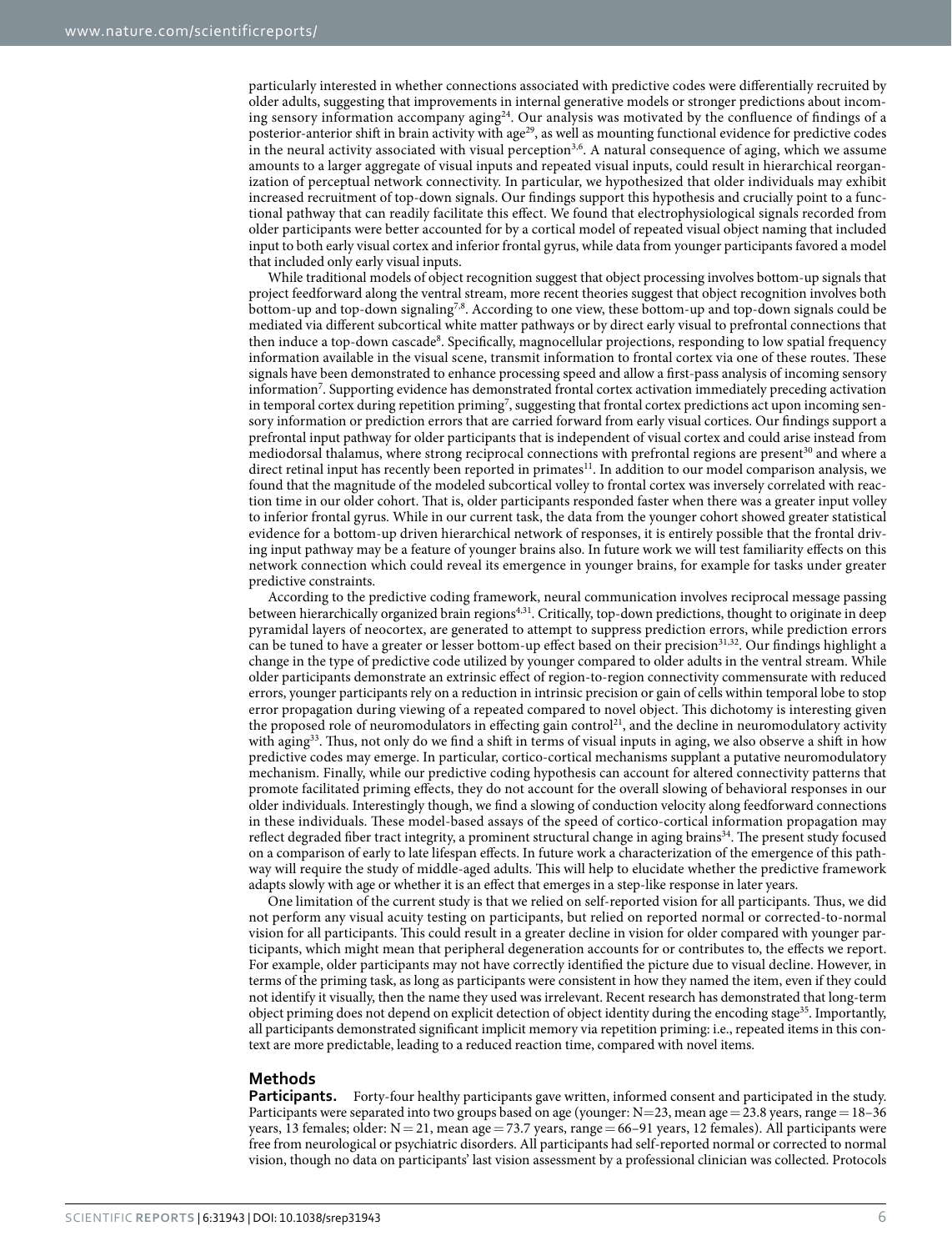were approved by both the Virginia Polytechnic Institute and State University and Carilion Clinic ethics committees. All methods were carried out in accordance with approved guidelines.

**EEG Acquisition and Preprocessing.** EEG recordings were collected using a DC amplifier (BrainAmp MR Plus, Brain Products GmbH Gilching Germany) and a 64-channel electrode system (actiCAP, Brain Products GmbH), referenced to the average of 64 channels. Impedances of all electrodes were confirmed to be  $\lt$ 5 kΩ prior to data acquisition. During acquisition, data were sampled at 1000Hz and online filtered at DC-250Hz.

EEG data were collected during a picture-naming paradigm in which stimulus repetition was varied. A total of 200 full-color pictures of objects drawn from common categories (84 animals, 10 body parts, 74 foods, and 32 plants) were used in the experiment. Prior to scanning, participants were presented with an encoding phase during which 100 novel pictures of objects were shown. Participants were instructed to name each item covertly as quickly as possible, pressing a button to record reaction time. Each picture was presented for 2 s with a variable 1.5–2.5s inter-stimulus interval during which a fixation cross was presented. Following an hour delay period during which the EEG system was set up, participants were scanned while they covertly named and button-pressed to 50 previously viewed pictures (repeated) and 50 new (novel) pictures. Covert naming was employed to min-imize EEG artifacts, In line with previous studies employing picture-naming tasks<sup>[36,](#page-8-11)37</sup>. Participants were seated approximately 40 inches (101.6 cm) from the viewing screen. Images were sized so that the longest dimension was 300 pixels and presented centrally on a 1024×768 pixel screen. On average, stimuli were 7 inches (17.8 cm) tall and 7.5 inches (19.1 cm) wide, subtending a visual angle of 5 degrees. Stimulus presentation time was identical to the encoding phase and presentation order was randomized across participants. In addition to covert naming, participants also performed an explicit recognition memory task in which they made old/new judgments on 50 previously viewed pictures (not overlapping with pictures presented during the covert naming task) and 50 novel pictures. Behavioral data from this task is presented here.

Offline, EEG data were first down-sampled to 250Hz, then bandpass filtered from 2-58 Hz, epoched from -50 to 500 msec peristimulus time, then artifact corrected using a threshold of 2000 (uV) and a 1000msec excision window. Identical preprocessing steps were used for both younger and older participants' data. Following this initial preprocessing routine data were manually inspected and any remaining eyeblinks or artifacts were removed, then the data were low-pass filtered at 42Hz. For data processing we used the analysis routines available in the academic freeware SPM12 (Wellcome Trust Centre for Neuroimaging, London, UK,<http://www.fil.ion.ucl.ac.uk/spm/>).

**Source Localization and Source Activity Extraction.** The multiple sparse priors routine was used to identify wide-band (1–42Hz) sources of activity from each participant's sensor-level data over a post-stimulus event time window from 1–450msec. Averaged ERPs for novel and repeated pictures were localized to 512 potential mesh points using a variational Bayesian approach following co-registration of sensor positions to a canonical template brain. The group inversion option was used to localize both novel and repeated images together, while constructing individual participant-level activation maps separately. No prior constraints on source location were used. Following the group inversion, statistical maps of group activity were computed separately for younger and older participants. Group-level 1-sample t-tests were computed for all pictures (i.e., novel and repeated combined) compared to baseline, thresholded at  $p < 0.05$  FWE correction.

Group-level statistical activation maps demonstrated wide-band source activity in overlapping brain regions important for object naming in both younger and older participants [\(Fig. 1b](#page-1-0)). Our focus was on dorsal and ven-tral routes for object naming, motivated by previous repetition suppression effects during similar priming tasks<sup>[8](#page-7-5)</sup>. We therefore proceeded with an 8-source (4 regions bilaterally) model of source activity for our DCM analysis using a ventral route from early visual cortex to inferior frontal gyrus passing through anterior ventral temporal cortex, as well as a dorsal route between visual and frontal cortices passing through superior temporal gyrus (see source locations below and in [Fig. 1b\)](#page-1-0). Source activity at each location of interest was extracted using SPM's source extraction algorithm with a 5 mm radius, extracting single trials for both novel and repeated trials over the time window and frequency window specified in the initial group inversion. Subsequent analyses used these 'virtual electrode' electrophysiological signals.

**Dynamic Causal Modeling.** We used the canonical microcircuit model (CMC) for DCM for electrophysiology to model brain connectivity<sup>5</sup>. The CMC includes excitatory and inhibitory extrinsic connection parameters from four distinct cell layers: superficial pyramidal cells, spiny stellate cells, deep pyramidal cells, and inhibitory interneurons [\(Fig. 4a\)](#page-4-0). Within the model, superficial pyramidal cells encode and carry prediction errors to spiny stellate cells and deep pyramidal cells in a feedforward manner up the cortical hierarchy, while deep pyramidal cells carry top-down predictions in a feedback manner to both superficial pyramidal cells and inhibitory interneurons. This architecture was designed to test predictive coding within cortical hierarchies.

Thalamic (stimulus bound) input was modeled with a Gaussian bump function that drove activity in our models. The lowest level of our cortical hierarchy included bilateral early visual cortex (left: −34, −94, −6, right: 34, −92, 2). From early visual cortex, signals were passed via forward connections to both the angular gyrus (AG; left: −60 −31 20, right: 56 −36 18) and anterior ventral temporal cortex (aVTC; left: −46 −6 −32, right: 46, −8, −32). From both AG and aVTC, signals were passed via forward connections to inferior frontal gyrus (IFG; left: −50, 30, −2, right: 48, 36, 6). Backward connections ensured recurrent extrinsic connections, important for measuring predictions, with top-down inputs from IFG to both AG and aVTC, and both AG and aVTC to early visual cortex.

For the DCM analyses, EEG activity for the extracted time series were fitted over 1–450 msec peristimulus time in a wide frequency band from 1–42Hz using an LFP model to capture event-related potentials of evoked activity. For computation efficiency, DCM optimizes a posterior density over free parameters (parameterized by its mean and covariance) via a standard variational Bayesian inversion procedure<sup>38</sup>. Three models were constructed to examine predictive coding in aging, varying the location of inputs to start the dynamics ([Fig. 2a](#page-2-0)).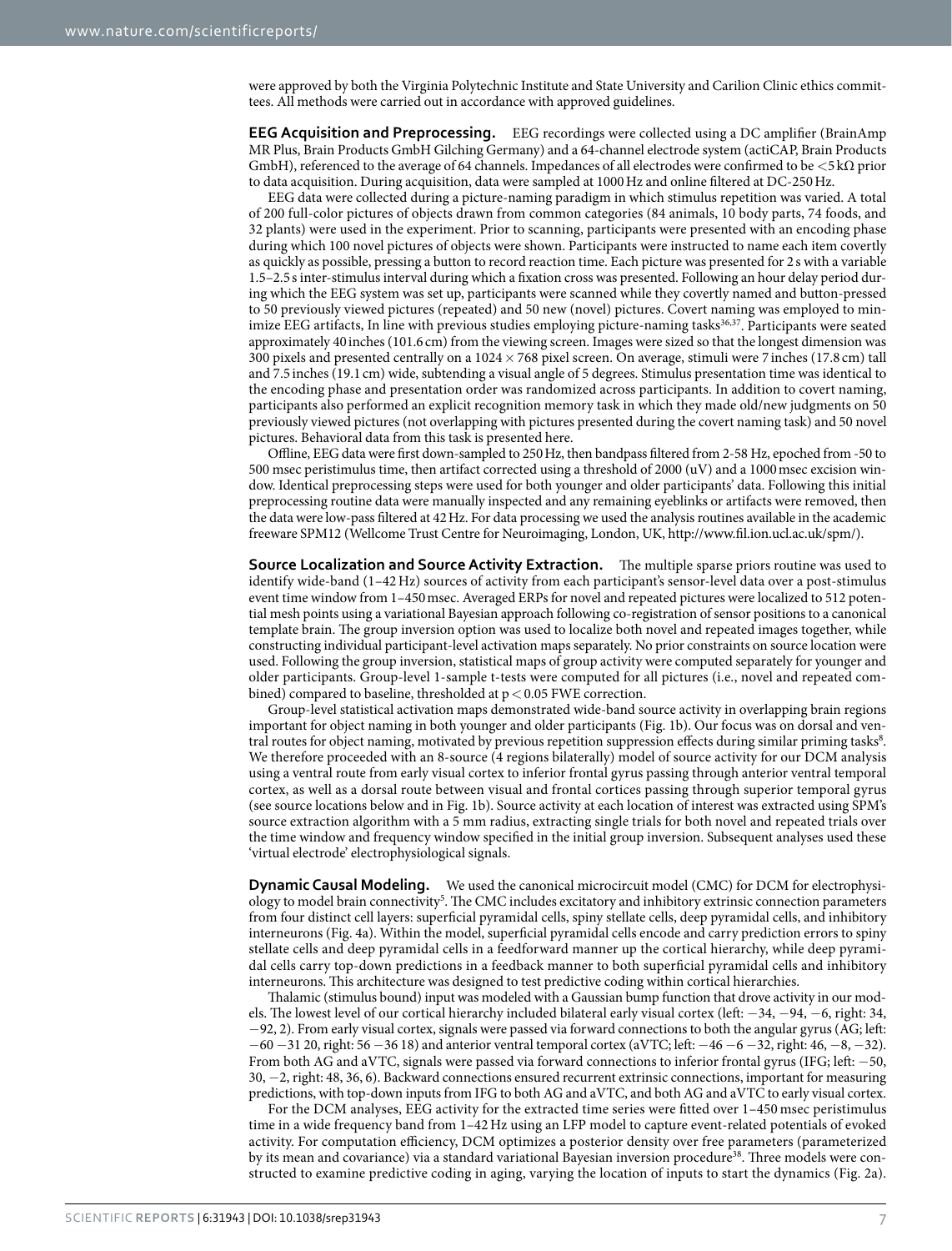The input strength scales a Gaussian bump function u(t), which activates the input cell layer in the neural mass model<sup>19</sup>, and is formally the driving input to a set of nonlinear differential equations. Mathematically this is given by C, such that

$$
x(t) = f(x(t)) + Cu(t)
$$

Where *x* are the neuronal states that generate the modeled ERP and *f* is the set of differential equations (see ref. [39](#page-8-14)  for a review of the dynamics). In the first model (Model 1), inputs were included to early visual cortex bilaterally. In the second model (Model 2), inputs were included to both early visual cortex and inferior frontal cortex bilaterally. In the third model (Model 3), inputs were included to early visual cortex bilaterally, with the addition of a direct feedforward connection from early visual cortex to frontal cortex. Trial specific modulatory effects (Novel – Repeated, so called 'B' parameters) were included on all extrinsic connections and on superficial pyramidal cell gain. For all models, initial DCMs were computed for each participant and model fits were assessed. Models with fits greater than 0.75 were then used to construct a group average (collapsing across age) of the estimated model parameters for each model separately. The means of the estimated parameters were then used to initialize a second set of DCMs for each participant with a model fit less than 0.75, initializing the starting location for each model separately. This ensured that the starting location for lower-fitting (i.e., <0.75) models were appropriate given the entire participant group and produced better fitting models to use in the comparison between participant groups. Family-level Bayesian model selection was used to compare two families of models directly. Family 1 included model 1, which can be considered to be a traditional, bottom-up account of signal propagation [\(Fig. 2a\)](#page-2-0). Family 2 included both models 2 and 3, as these models included fast information passing to frontal cortex (Model 2 via direct input to frontal cortex, and Model 3 via a direct feedforward connection from early visual cortex to frontal cortex), allowing for top-down prediction signaling to interact with feedforward prediction error signals.

We harvested the parameter estimates from optimized DCMs for the winning model for each group separately to compare age-related effects at the model level. In particular, we were interested in the driving input strength within frontal cortex in older participants (i.e., DCM.Ep.C), task-related modulations within the ventral stream (i.e., DCM.Ep.B), the gain on self-connections within the ventral stream (i.e., DCM.Ep.G), and conduction delays in forward, backward, and self connections (DCM.Ep.D).

#### **References**

- <span id="page-7-0"></span>1. Garrido, M. I., Kilner, J. M., Stephan, K. E. & Friston, K. J. The mismatch negativity: a review of underlying mechanisms. *Clin. Neurophysiol.* **120,** 453–463, doi: 10.1016/j.clinph.2008.11.029 (2009).
- 2. de-Wit, L., Machilsen, B. & Putzeys, T. Predictive coding and the neural response to predictable stimuli. *J. Neurosci.* **30,** 8702–8703 (2010).
- <span id="page-7-22"></span>3. Hosoya, T., Baccus, S. A. & Meister, M. Dynamic predictive coding by the retina. *Nature* **436,** 71–77 (2005).
- <span id="page-7-1"></span>4. Rao, R. P. & Ballard, D. H. Predictive coding in the visual cortex: a functional interpretation of some extra-classical receptive-field effects. *Nat. Neurosci.* **2,** 79–87, doi: 10.1038/4580 (1999).
- <span id="page-7-2"></span>5. Bastos, Andre M. *et al.* Canonical Microcircuits for Predictive Coding. *Neuron* **76,** 695–711, doi: 10.1016/j.neuron.2012.10.038 (2012).
- <span id="page-7-3"></span>6. Alink, A., Schwiedrzik, C. M., Kohler, A., Singer, W. & Muckli, L. Stimulus predictability reduces responses in primary visual cortex. *J. Neurosci.* **30,** 2960–2966, doi: 10.1523/jneurosci.3730-10.2010 (2010).
- <span id="page-7-4"></span>7. Bar, M. *et al.* Top-down facilitation of visual recognition. *Proc. Natl. Acad. Sci. USA.* **103,** 449–454, doi: 10.1073/pnas.0507062103  $(2006)$
- <span id="page-7-5"></span>8. Kveraga, K., Boshyan, J. & Bar, M. Magnocellular projections as the trigger of top-down facilitation in recognition. *J. Neurosci.* **27,** 13232–13240, doi: 10.1523/jneurosci.3481-07.2007 (2007).
- <span id="page-7-6"></span>9. Ahissar, M. & Hochstein, S. The reverse hierarchy theory of visual perceptual learning. *Trends Cogn. Sci.* **8,** 457–464, doi: 10.1016/j. tics.2004.08.011 (2004).
- <span id="page-7-7"></span>10. Hochstein, S. & Ahissar, M. View from the top: hierarchies and reverse hierarchies in the visual system. *Neuron* **36,** 791–804 (2002).
- <span id="page-7-8"></span>11. de Sousa, T. B. *et al.* Mediodorsal thalamic nucleus receives a direct retinal input in marmoset monkey (Callithrix jacchus): a subunit B cholera toxin study. *Ann. Anat*. **195,** 32–38 (2013).
- <span id="page-7-9"></span>12. Friston, K. Predictive coding, precision and synchrony. *Cogn. Neurosci*. **3,** 238–239, doi: 10.1080/17588928.2012.691277 (2012).
- <span id="page-7-10"></span>13. van Turennout, M., Ellmore, T. & Martin, A. Long-lasting cortical plasticity in the object naming system. *Nat. Neurosci.* **3,** 1329–1334, doi: 10.1038/81873 (2000).
- <span id="page-7-11"></span>14. Wiggs, C. L., Weisberg, J. & Martin, A. Repetition priming across the adult lifespan–the long and short of it. *Neuropsychol. Dev. Cogn. B. Aging Neuropsychol. Cogn.* **13,** 308–325, doi: 10.1080/138255890968718 (2006).
- <span id="page-7-12"></span>15. Wig, G. S., Grafton, S. T., Demos, K. E. & Kelley, W. M. Reductions in neural activity underlie behavioral components of repetition priming. *Nat. Neurosci.* **8,** 1228–1233, doi: 10.1038/nn1515 (2005).
- <span id="page-7-13"></span>16. Seghier, M. L., Fagan, E. & Price, C. J. Functional Subdivisions in the Left Angular Gyrus Where the Semantic System Meets and Diverges from the Default Network. *J. Neurosci.* **30,** 16809–16817, doi: 10.1523/jneurosci.3377-10.2010 (2010).
- <span id="page-7-14"></span>17. Schwartz, M. F. *et al.* Neuroanatomical dissociation for taxonomic and thematic knowledge in the human brain. *Proc. Natl. Acad. Sci. USA* **108,** 8520–8524, doi: 10.1073/pnas.1014935108 (2011).
- <span id="page-7-15"></span>18. Kiebel, S. J., David, O. & Friston, K. J. Dynamic causal modelling of evoked responses in EEG/MEG with lead field parameterization. *Neuroimage* **30,** 1273–1284 (2006).
- <span id="page-7-16"></span>19. David, O. *et al.* Dynamic causal modeling of evoked responses in EEG and MEG. *Neuroimage* **30,** 1255–1272, doi: 10.1016/j. neuroimage.2005.10.045 (2006).
- <span id="page-7-17"></span>20. Penny, W. D. *et al.* Comparing families of dynamic causal models. *PLoS Comput. Biol.* **6,** e1000709, doi: 10.1371/journal. pcbi.1000709 (2010).
- <span id="page-7-19"></span><span id="page-7-18"></span>21. Moran, R. J. *et al.* Free energy, precision and learning: the role of cholinergic neuromodulation. *J. Neurosci.* **33,** 8227–8236 (2013). 22. Hardy, J. L., Delahunt, P. B., Okajima, K. & Werner, J. S. Senescence of spatial chromatic contrast sensitivity. I. Detection under
- <span id="page-7-20"></span>conditions controlling for optical factors. *J. Opt. Soc. Am. A. Opt. Image Sci. Vis.* **22,** 49–59 (2005). 23. Elliott, S. L. & Werner, J. S. Age-related changes in contrast gain related to the M and P pathways. *J. Vis.* **10,** 4–4, doi: 10.1167/10.4.4 (2010).
- <span id="page-7-21"></span>24. Moran, R. J., Symmonds, M., Dolan, R. J. & Friston, K. J. The Brain Ages Optimally to Model Its Environment: Evidence from Sensory Learning over the Adult Lifespan. *PLoS Comput. Biol.* **10,** e1003422, doi: 10.1371/journal.pcbi.1003422 (2014).